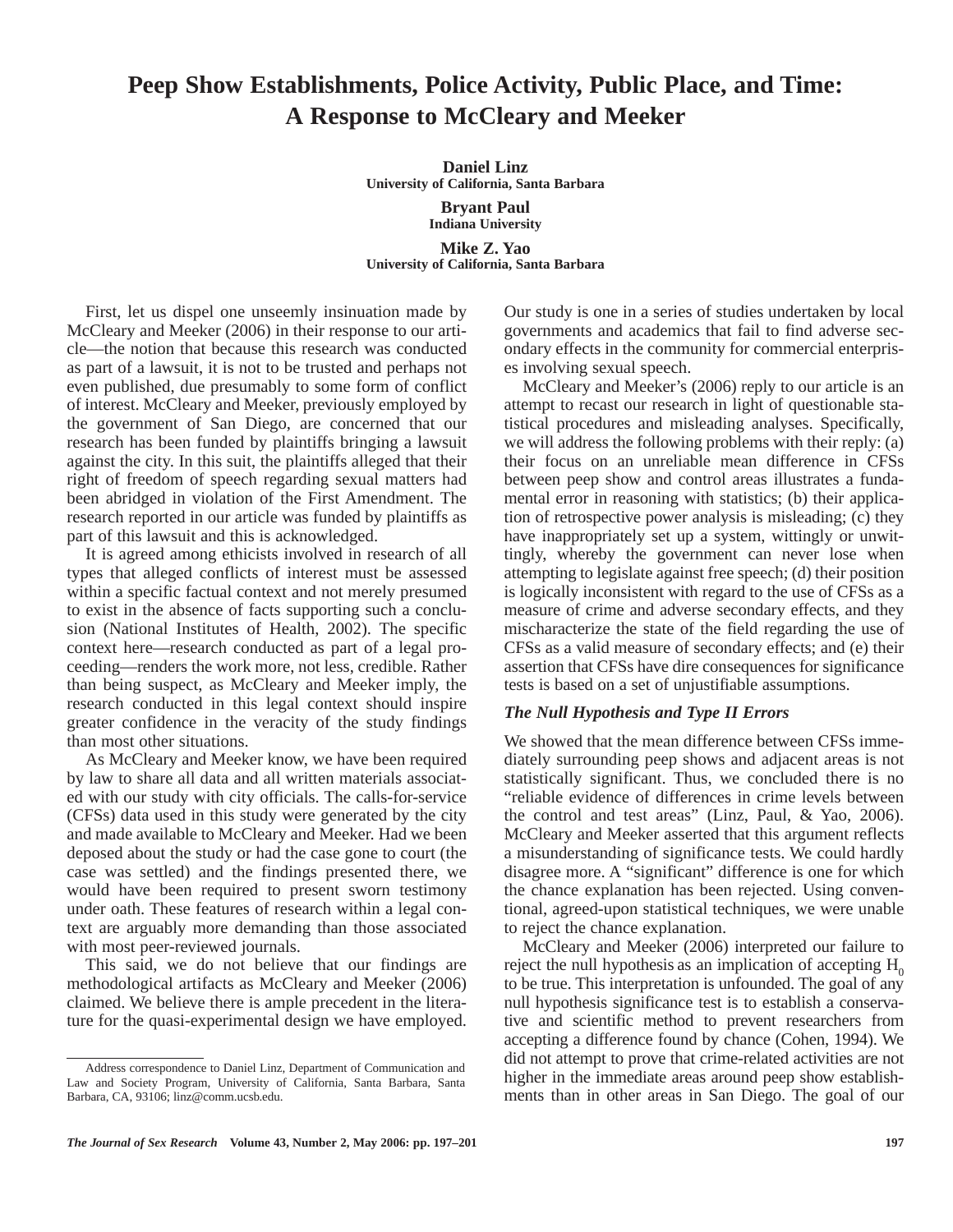study was to test empirically whether or not the hypothesized secondary effects can be reliably found.

So eager were McCleary and Meeker to take this nonsignificant difference and call it a substantive finding that they ignored the basics of statistics. Statistical reasoning in our field is generally based on two parameters, measures of central tendency and variability. McCleary and Meeker, in a fundamentally misleading way, considered the mean but not the variance of the units being observed in our study. As Table 1 in our article clearly indicated (Linz et al., 2006), the difference in the mean numbers of CFSs is primarily driven by one outlier peepshow area. The number of CFSs (5,328) in the inner 1,000-foot areas of peepshow establishment I, which included a large shopping center, was three standard deviations higher than the group mean  $(SD_{\text{peep show}} = 1,250.70)$  and almost four standard deviations higher than the grand mean  $(SD<sub>grand</sub> =$ 1,022.89). When this outlier was eliminated from the analysis, there was no difference, statistically and literally, in the number of CFSs between peep show areas  $(M =$ 1,342.89, *SD* = 878.21) and control areas (*M* = 1,342.26, *SD* = 750.42), *t*(35) = .002, *p* = .998. Further, even though this peep show was in an "outlier" area in terms of crime, there was no evidence that the adult business itself was a hotspot of criminal activity (see Linz et al., Table 2). Finally, we found that the 95% confidence interval for the mean difference between peep show areas and control areas contained zero  $(-468.26 <$  mean difference  $< 889$ ), even when the outlier was included in the analysis. Upon completing these analyses, we are more committed than ever to our interpretation that there is no evidence of differences in crime levels between the control and test areas.

#### *Retrospective Power Analyses*

The entirety of McCleary and Meeker's (2006) discussion of power and the null hypothesis in their reply is moot once the outlier and confidence interval issues are addressed in the analyses reported above. However, there are other points we feel compelled to make regarding the post-hoc or retrospective power analyses they undertook.

We disagree with McCleary and Meeker and agree with those statisticians who do not believe the calculation of power retrospectively is necessary or even desirable in assessing the findings of a study (Goodman & Berlin, 1994; Lenth, 2001; Levine & Ensom, 2001; Thomas & Krebs, 1997). Further, conducting retrospective power analysis presents special problems and is misleading for the interpretation of findings in this particular area of research.

Despite its popularity, there are many statisticians who maintain that computing a power analysis after a study is completed only confuses the issue; it does not provide any additional insight beyond the results of the original statistical test (Hoenig & Heisey, 2001). The main technical point is that it can be shown that observed power is a decreasing function of the *p* value of the test; since we already know how to interpret *p* values, we don't need observed power. This pessimistic view of the value of posthoc power analysis has been advanced by many researchers (Goodman & Berlin, 1994; Lenth, 2001; Levine & Ensom, 2001; Thomas & Krebs, 1997).

This one-to-one correspondence between the *p* value and power can be further illustrated by McCleary and Meeker's Figure 2 in their reply (2006). As seen in Figure 2, as the true difference between peep show and control areas decreases, the Type II or beta error rate increases. Their figure shows that as the true difference between peep show areas and control areas approaches zero (i.e.,  $H_0$ ), the probability of committing a Type II error approaches 1.

The fact that when the test is significant, the power is bound to be high, and when the test is non-significant, the power is bound to be low, has important implications for the debate about adult businesses in the community and adverse secondary effects. Null effects in this line of research will always be "underpowered."

Retrospective calculation of power statistics is based on three inputs: effect sizes (e.g., the size of the difference between control and test areas), *n,* and variances. For example, if we wanted to calculate, retrospectively, the power to detect the difference between the level of crime in an adult location versus a control (non-adult) area at the alpha .05 level, we need to consider the difference between the means of the adult and the control areas, the standard deviations for the two groups of observations and the number of observations, or the *n* (Lenth, 2000).

If the true difference between two means is zero, no matter how many observations and no matter what the variances for the two samples, power is .05; or, couched in terms of beta errors, if the difference is zero, this produces a false-negative rate of .95. Such a false-negative rate is too large to be ignored, according to McCleary and Meeker.

The implication for secondary effects crime analysis is that false-negative rates will always be unacceptably high as we approach a true null finding or zero difference between test (adult) and control (non-adult) means on crime effects; that is just the nature of a power calculation. McCleary and Meeker's (2006) application of power analysis to our data and in this area of research always stacks the deck against the plaintiff, who can never demonstrate that adult businesses are not associated with adverse effects. A finding of no difference between test and control areas, and thus no evidence of secondary effects for adult businesses, will, by virtue of the mathematics of power analysis, always be underpowered and thus statistically unacceptable to McCleary and Meeker. This is a convenient statistical stance to take when you are a consultant for a local government wishing to regulate adult businesses. But it is both meaningless and distracting to undertake the type of power analyses suggested by McCleary and Meeker if one's genuine interest is in determining if adult businesses are a problem for the community.

### *Making Alpha and Beta Errors Equal*

We maintain that if one is asked to conduct a retrospective power analysis, as we were by reviewers of our manu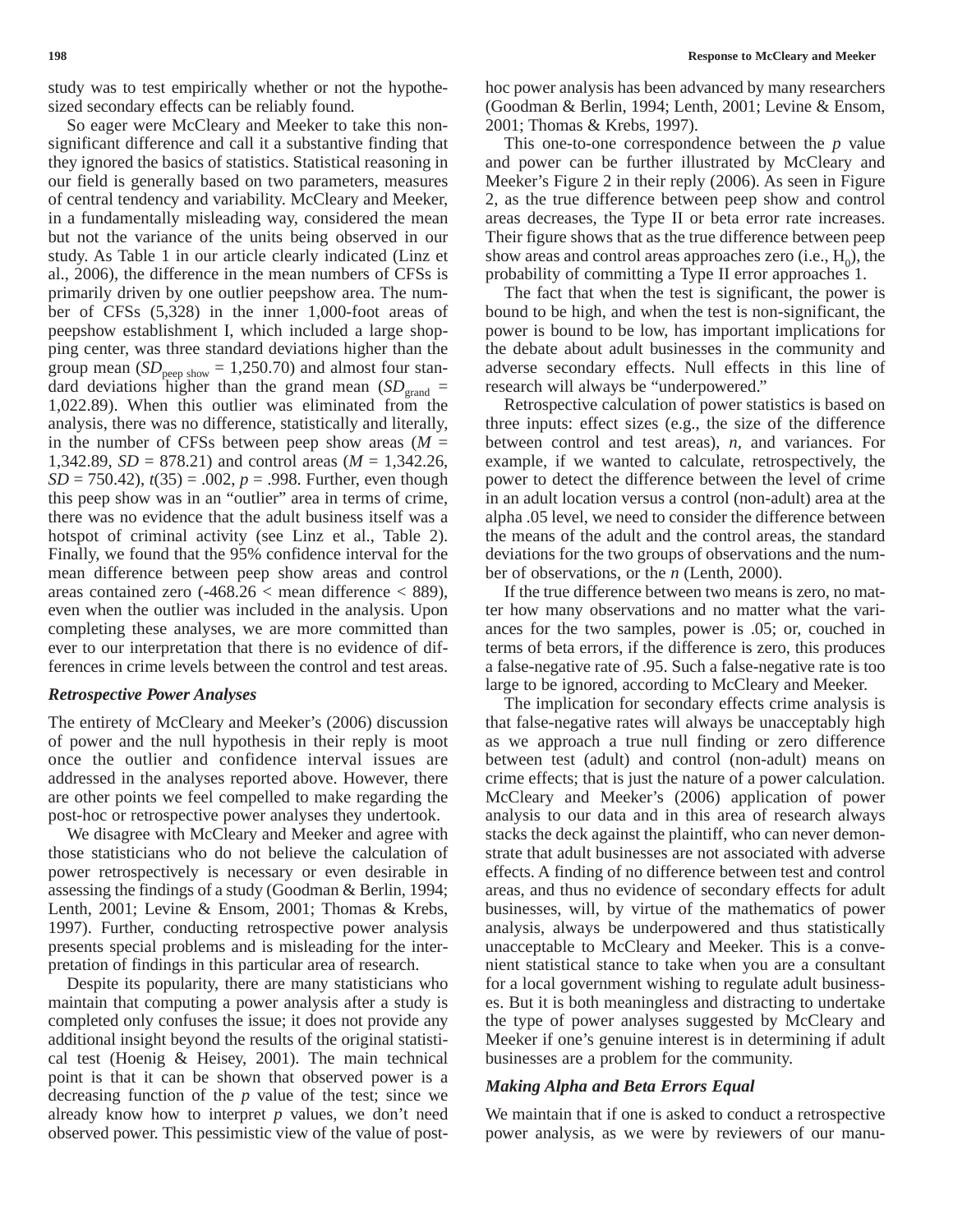script, we should not be arbitrary in the undertaking and we should try to be fair about it.

Traditionally, researchers in most social science fields have accepted the notion that alpha should be set at .05 and power at 80% (corresponding to a beta of .20). This ratio of alpha to beta is based strictly on tradition. Researchers have asserted that a Type I error is four times as harmful as a Type II error (the ratio of alpha to beta is .05 to .20). This ratio is a matter of convention and nothing more. We are not convinced that this ratio makes any sense in the area of secondary effects research.

In a compromise power analysis like the analyses we undertook, the ratio  $q = \beta \text{eta/alpha}$  specifies the seriousness of both types of errors. For instance, if alpha errors appear twice as serious as beta errors, then one can risk a beta error which is twice as large as alpha, thus  $q = \text{beta/alpha} = 2/1 =$ 2. This value is what you would then insert as the "beta/alpha ratio" in a compromise power analysis.

These choices depend on the value you associate with either outcome of the test. In our research, we considered the alpha error and the beta error to be equally serious problems. It is a serious societal problem to conclude there is a difference in crime between test and control areas when there is not (an alpha error), because making this mistake wrongfully deprives speakers of their First Amendment rights regarding sexual speech. It is equally serious to fail to detect a difference when, in fact, there is one (a beta error). To make this mistake would mean we would fail to err on the side of protecting the public from crime associated with the presence of the adult business. The value choices for this study are no different than so many debates in our society in which public safety is pitted against individual rights. McCleary and Meeker appear to want to err on the side of public safety. We believe that there is no way to distinguish between these two philosophical values; both are equally important and the errors associated with each should be set as equal.

Compromise power analyses are also recommended when the sample size is too small to satisfy conventional levels of alpha level and power, given the effect size, for reasons that are beyond a researcher's control (e.g., working with clinical populations; Erdfelder, Paul, & Buchner, 1996). This is the situation with which we were confronted in San Diego, where we were constrained by the fixed number of peep show establishments that exist in the city. In this situation, a compromise power analysis is the agreed-upon strategy.

It strikes us as histrionic to say that the practice of varying the critical values of alpha and beta from test to test "invites anarchy" and that it renders the idea of statistical conclusion validity meaningless. Indeed, the general authorities on Type II errors we cite advocated consideration of the relative seriousness of both errors (Cohen, 1988). The broader question is, therefore, why compromise analyses are missing in most research. It is only that non-standard results may occur; that is, results that are inconsistent with established conventions of statistical

inference. It is hardly an invitation to anarchy to specify the relative seriousness of both types of errors. In fact, we would assert it is radically more anarchistic to ignore or recklessly manipulate the alpha levels in statistical analysis as McCleary and Meeker have done with our research.

# *Using Calls-for-Service as a Measure of Adverse Secondary Effects*

It is necessary to draw attention to a fundamental flaw in McCleary and Meeker's (2006) logic concerning adverse secondary effects and calls-for service (CFSs) to the police. They note that we found that peep show areas, on average, had somewhat more CFSs than control areas—a finding we demonstrated to be unreliable by well-understood and agreed-upon methods. McCleary and Meeker maintained that any urban police department would nonetheless judge this difference in CFSs to be *substantively* significant. However, they also appear to take the position that by using CFSs, we render our study invalid, because this measure of crime is too flawed to be of use. How can Mccleary and Meeker square these two ideas? By their own assertion, the police should be concerned with a "substantively" significant finding in what is apparently an important measure of public safety. Yet we are to be faulted for using this same measure as an indicator of the impact of adult businesses in the community; their use alone is sufficient for invalidating our study. They cannot logically have it both ways. The implication of their position is that findings for CFSs are only worth noting when they go in the direction the government and McCleary and Meeker prefer.

McCleary and Meeker failed to acknowledge that callsfor-service are routinely used by municipalities and police in the secondary effects debate and in lawmaking concerning adult businesses. Several of the most frequently-cited secondary effects studies undertaken by municipalities and other communities as evidence of secondary effects used calls-for-service as an index of adverse secondary effects (e.g., Phoenix, Arizona, 1994; The Malin Group Study, Dallas, 1997; Austin, Texas, 1986; Fulton County, Georgia, 1997; Newport News, Virginia, 1996). These studies are relied upon by cities such as San Diego to justify ordinances limiting adult businesses. McCleary and Meeker have testified on behalf of the government concerning many city ordinances across the country. If calls-for-service are the basis of a fatal methodological error, then surely any city that relies on them would be advised to discount studies using them as justification for their ordinances. In our opinion, one reason city governments and their proxies fight so hard against the use of calls-for-service may be that their use in the 1997 Fulton County, GA, study was vetted by the U.S. 11th Circuit Court of Appeals in an opinion which stands for the proposition that adult businesses are no more problematic for the community than other similarly-situated businesses that do not feature sex communication.

Contrary to McCleary and Meeker's (2006) assertions, there is also a substantial amount of published research using CFSs as an index of criminal activity and community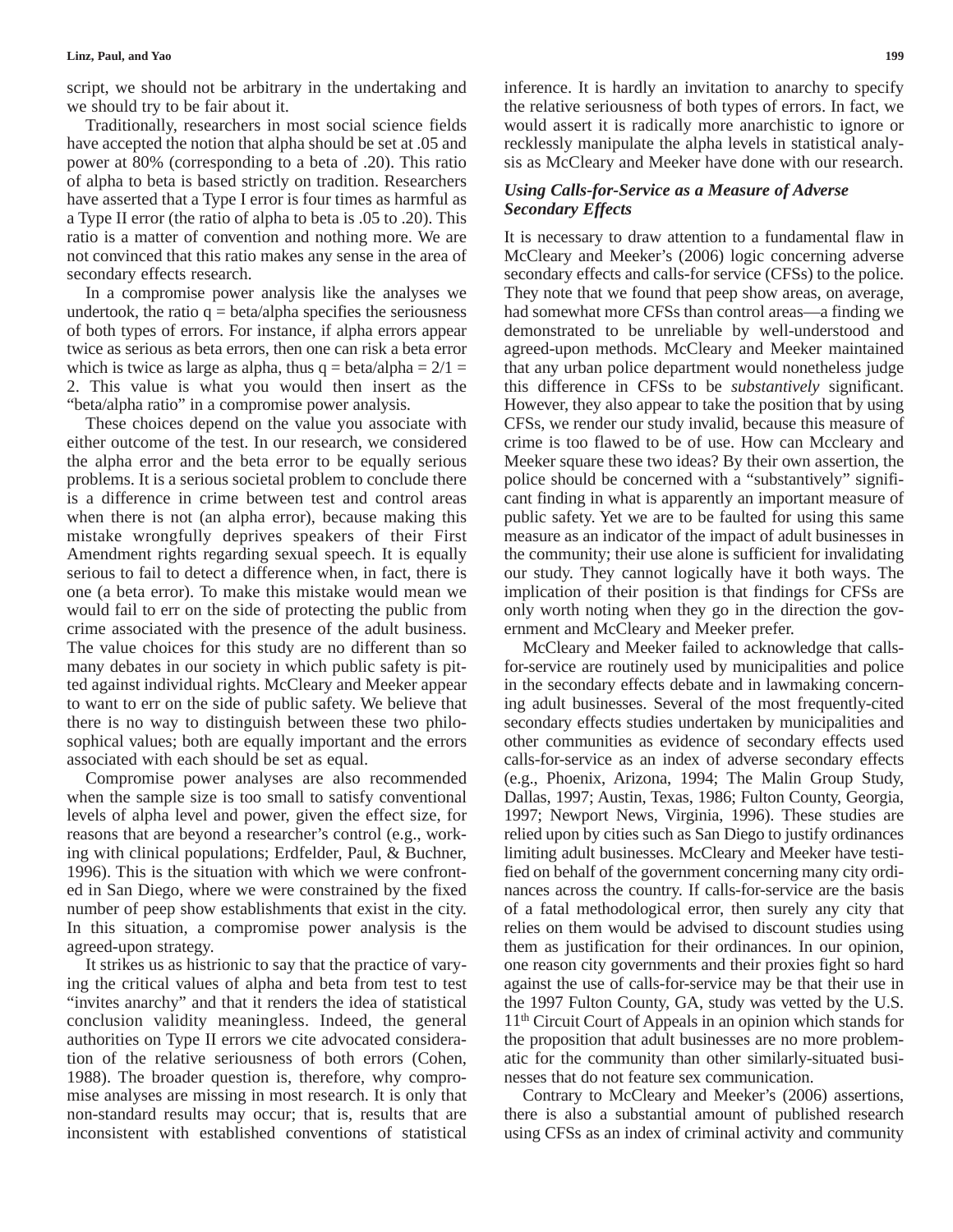disturbance. We have located several recent criminological publications not in the secondary effects area using CFSs data after a casual search of the criminological literature (e.g., Bursik, Grasmick, & Chamlin, 1990; Carter et. al., 2003; Cohn et. al., 2003; Rotton et. al., 2000; Verma, 1998; Warner & Pierce, 1988). The utility of calls-for-service as an indicator of crime in criminology research may be best summarized by criminologist Arvind Verma of the Department of Criminal Justice at Indiana University, Bloomington, who opined that the CAD (Computer Aided Dispatch) system despite (some) limitations—is well-designed to ensure minimal human intervention and discretion, thereby creating a record of crime data with greater reliability. According to Verma, calls to police provide the most faithful and extensive account of what the public tells the police about crime or order maintenance.

CFSs are also a more comprehensive index of both police and crime activity, and thus a more comprehensive indicator of secondary effects, than are other indicators such as Uniform Crime Reports (UCRs). Neighborhood problems may occur that may not rise to the level of a UCR, but crime may trouble residents nonetheless. For example, it is impossible to measure so-called "blight," a highly critical aspect of the secondary effects debate with UCRs. These blighting incidents include police responses to public disorder and disturbance, drunken subjects, noise disturbances, and loud, disturbing parties. Other minor offenses, such as gambling law violations, harassment, subject pursuits, suspicious activity, suspicious vehicle threats, and trespassing, are measured by CFSs and are ignored by the UCR-based system.

In summary, the use of CFSs provides a more comprehensive and complete picture of the possible adverse secondary effects of adult businesses in a community. Finally, when considering the hours of operation questions at issue in San Diego, expenditure of police resources during late hours was an important factor in decision making about the regulation of adult businesses. It is universally agreed that police expenditure of resources is measured quite accurately by calls-for-service, making this measure especially useful in our study.

# *CFSs Have Dire Consequences for Significance Tests*

McCleary and Meeker (2006) undertook a re-analysis of our *t* tests under the assumption that calls-for-service data are unreliable. They maintained that had we used a different measure of crime, we would have concluded that peep shows pose a significant public safety hazard. Specifically, McCleary and Meeker argued that since CFSs are not a perfect measure of crime, there should be an adjustment made to take into account that by their calculations, only 25-30% of CFSs are "actual crimes." Based on this reasoning, they applied a factor of  $.25 < p < .30$  to the standard error term (the denominator of the *t*-test function). McCleary and Meeker argued that since only one fourth of the CFSs are "actual crimes" in their opinion, they must adjust our *t* statistics by a factor of 4. This analysis procedure is unconventional and statistically invalid. The essence of the problem with McCleary and Meeker's reanalysis of our *t* tests is that while they wished to adjust for measurement error, they instead adjusted for sampling error when they applied a new weight to the denominator of the test. We elaborate below.

First, let's assume that McCleary and Meeker's concern about the unreliable nature of CFSs is valid, and that their measure of "actual crime" is in itself free of measurement error. The conventional solution would be to adjust the means of the control group and test group, not to re-weight the standard error. In other words, if the error is a measurement error, then an adjustment needs to be made to the mean scores in the numerator of the *t*-test equation, not the standard error or denominator of the equation.

The implication of their formula is that the standard deviation of true crime is somehow smaller than the standard deviation of CFSs; that is, that the distribution of true crime and the distribution of CFSs are somehow different from each other. This is not defensible. McCleary and Meeker offered no justification of why that would be the case, and we cannot think of one.

If their argument is that CFSs are not an accurate measure of crime, then this measurement error should be embedded and randomly distributed in each raw score in our sample. The implication is that the same error would exist in both control and test groups. The effect of what McCleary and Meeker did in their formula was to shrink the standard error while allowing the mean differences between the control and test areas to remain unadjusted. This adjustment only to the denominator of the *t* statistic calculation may arguably be a solution for fixing sampling error, but not a sensible solution for measurement error, as was their intention.

In summary, in their re-weighting scheme, McCleary and Meeker (2006) confused two different types of error, making the scheme invalid as applied. The first type of error is measurement error, which is a methodological issue. The key question here is, "are CFSs an accurate measure of crime?" This source of error is distributed evenly within each unit in our sample and cannot be adjusted by altering the denominator in the final *t* statistic. The second type of error is sampling error, which is a statistical rather than measurement issue. It deals with the question, "is our sample of CFSs a good estimate for the CFSs within the population?" By shrinking the denominator of the *t-*test function, McCleary and Meeker implied that our sample of CFSs should be corrected as an estimate for CFSs in the population, but we don't think this is the point they are trying to make.

# *Linz et al. Quasi-Experimental Design*

Finally, McCleary and Meeker (2006) implied that our quasi-experimental design was unique and therefore invalid. There is actually little difference in the design we employed and the quasi-experimetal designs employed by others who have conducted research in this area. The